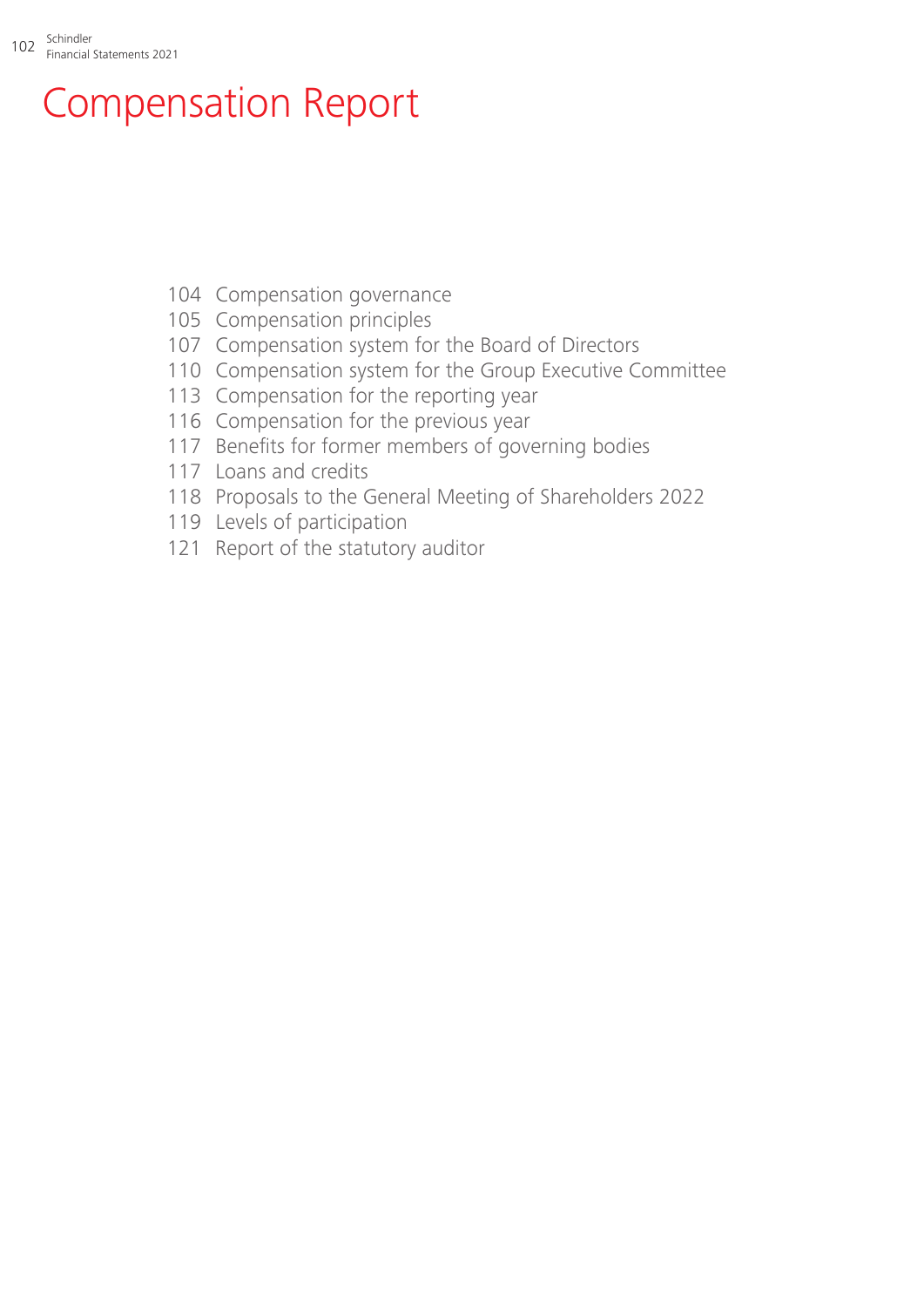

This Compensation Report contains information about the compensation of the members of the Board of Directors and the Group Executive Committee, as well as their shareholdings in Schindler Holding Ltd., and any loans granted to these individuals. The disclosures are made in accordance with the Directive on Information Relating to Corporate Governance issued by the SIX Swiss Exchange and the Ordinance Against Excessive Compensation in Stock Exchange Listed Companies (VegüV). The information relates to the reporting year 2021 unless otherwise stated.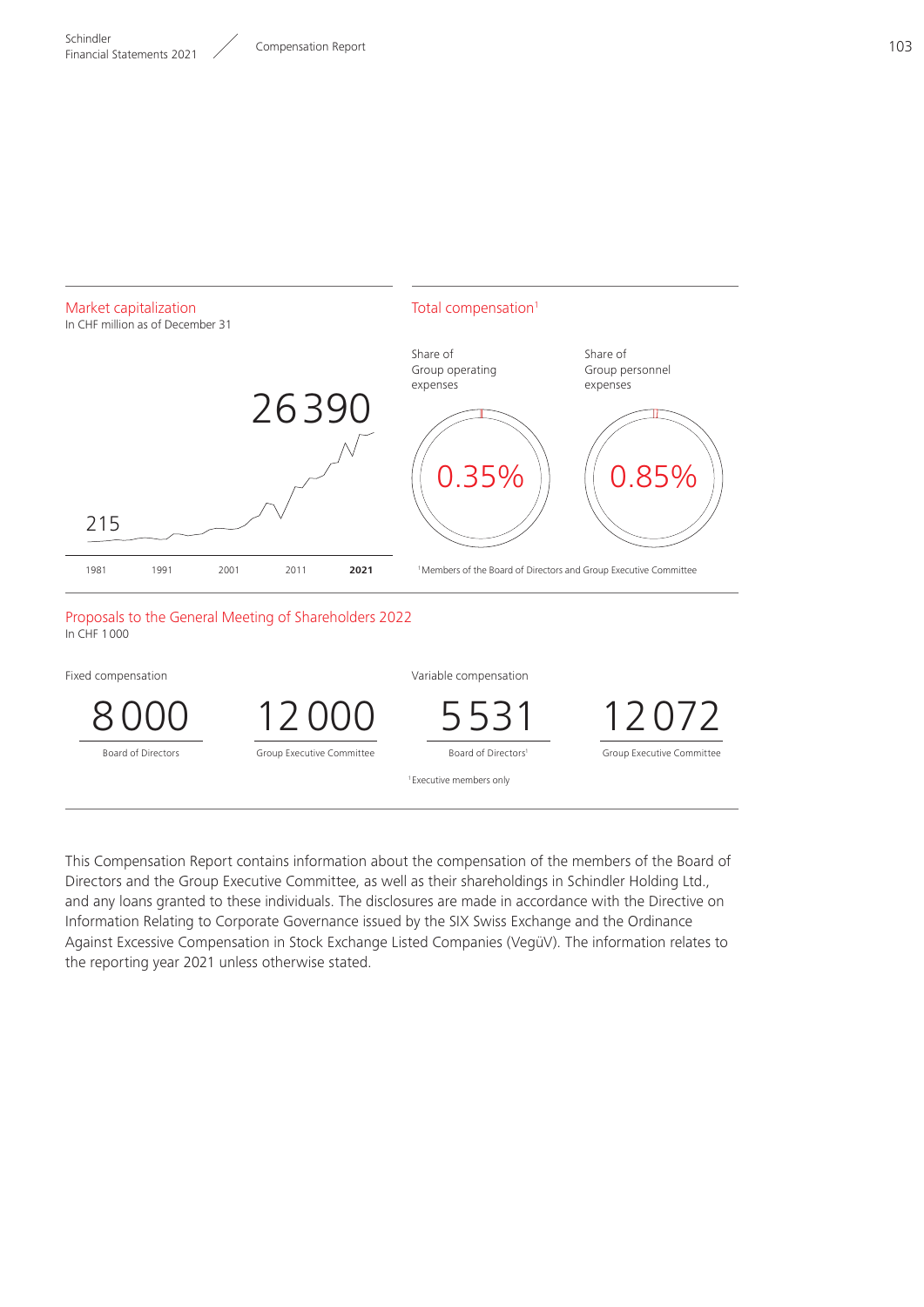#### <span id="page-2-0"></span>**1 Compensation governance**

#### **1.1 Responsibilities and determination process**

The compensation system and the capital participation plans are defined by Corporate Human Resources and are reviewed by the CEO, the Supervisory and Strategy Committee, and the Compensation Committee before being submitted to the Board of Directors for approval.

The responsibilities related to compensation matters at the level of the Board of Directors and the Group Executive Committee are defined in the Articles of Association and the Organizational Regulations. The most important functions and responsibilities in this context are summarized in the following table:

|                                    | Beneficiaries                         |                          |                                                |                          |                                                         |                                     |                          |                                                            |                          |
|------------------------------------|---------------------------------------|--------------------------|------------------------------------------------|--------------------------|---------------------------------------------------------|-------------------------------------|--------------------------|------------------------------------------------------------|--------------------------|
|                                    | Chairman<br>of the Board of Directors |                          | Executive members<br>of the Board of Directors |                          | Nonexecutive<br>members<br>of the Board<br>of Directors | CEO                                 |                          | Members of the<br>Group Executive Committee<br>(excl. CEO) |                          |
|                                    | Fixed and<br>target<br>compensation   | Variable<br>compensation | Fixed and<br>target<br>compensation            | Variable<br>compensation | Fixed<br>compensation                                   | Fixed and<br>target<br>compensation | Variable<br>compensation | Fixed and<br>target<br>compensation                        | Variable<br>compensation |
| Compensation Committee             | $\circ$                               | $\circ$                  | Ω                                              | Ω                        | Ω                                                       | Ω                                   | ⊙                        | O                                                          | $\circ$                  |
| Chairman of the Board of Directors |                                       |                          | ∩                                              | $\circ$                  | $\circ$                                                 | $\circ$                             | $\circ$                  | $\circ$                                                    | $\bigcirc$               |
| CEO                                |                                       |                          |                                                |                          |                                                         |                                     |                          | O                                                          | $\circ$                  |
| Board of Directors                 |                                       | ∩                        | ∩                                              | ∩                        | Ω                                                       | ∩                                   | ∩                        | ∩                                                          | $\bigcap$                |
| O Proposal<br>$\bigcirc$ Decision  |                                       |                          |                                                |                          |                                                         |                                     |                          |                                                            |                          |

```
1Aggregate amount
```
The members of the Supervisory and Strategy Committee are not allowed to participate in the decision-making regarding their fixed and variable compensation.

In accordance with the Ordinance Against Excessive Compensation in Stock Exchange Listed Companies (VegüV) and Article 32 of the Articles of Association of Schindler Holding Ltd., the General Meeting of Shareholders votes annually on the total compensation of the Board of Directors and the Group Executive Committee to approve:

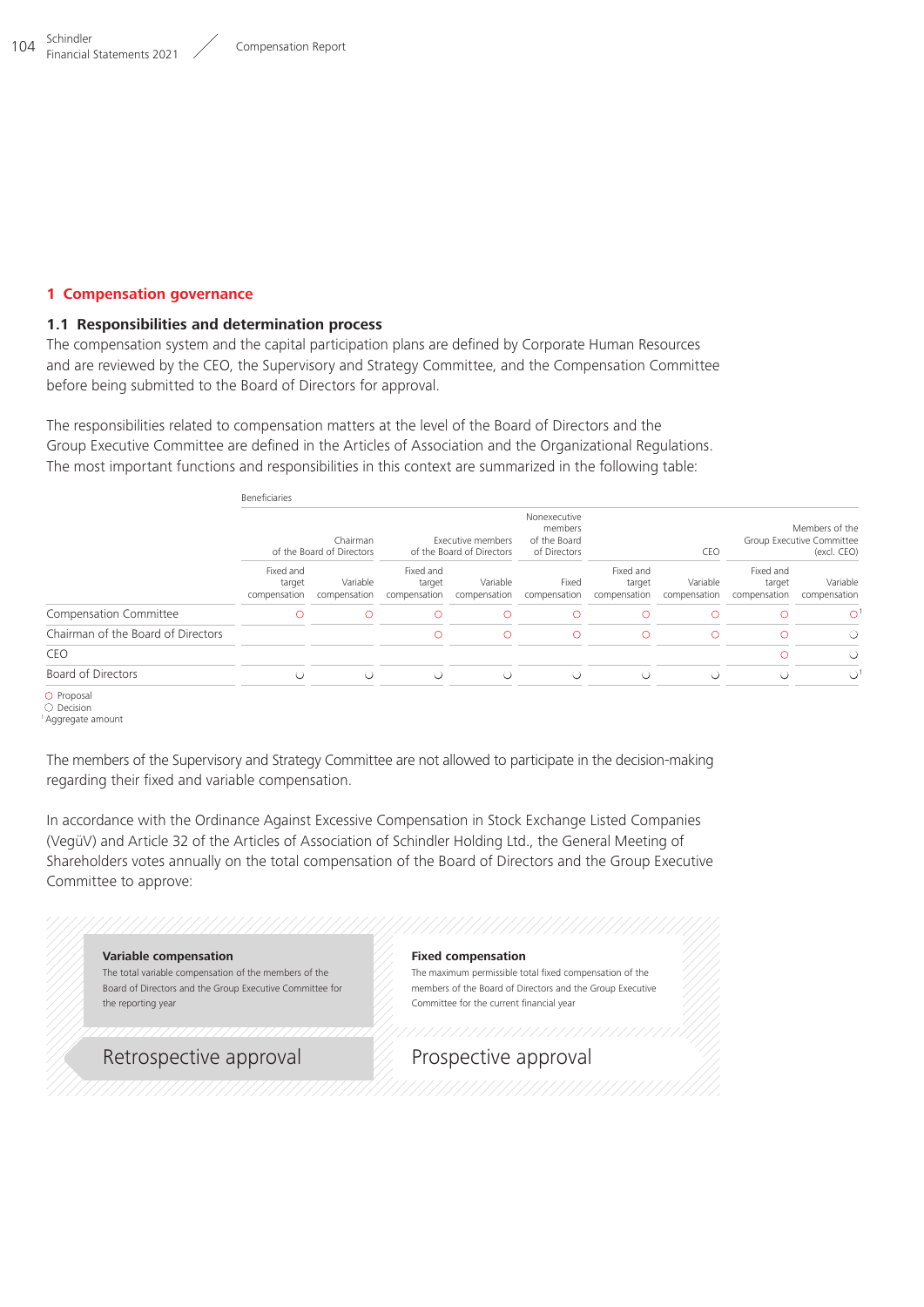<span id="page-3-0"></span>According to Article 32 of the Articles of Association of Schindler Holding Ltd., the maximum permissible fixed compensation may be increased by 20% if, following the approval of the fixed compensation, additional members or replacement members are appointed to the Group Executive Committee.

On behalf of the Compensation Committee, Corporate Human Resources regularly compares the compensation of the members of the Group Executive Committee and the members of the Supervisory and Strategy Committee with external benchmarks. The compensation data of comparable companies is taken into account for benchmarking purposes. Comparable companies are defined as companies of a similar size in terms of market capitalization, revenue, number of employees and geographical scope, which operate in similar business segments and are headquartered in Switzerland. Such a benchmarking analysis was conducted in 2021 with the support of an independent external consulting firm. The results of the benchmarking analysis were discussed with the Compensation Committee and were used as the basis for the proposals submitted to the Board of Directors regarding fixed and target compensation for the Group Executive Committee and the Supervisory and Strategy Committee members.

#### **1.2 Compensation Committee**

The Compensation Committee holds at least two meetings per year. In the reporting year, it met six times. For details of the composition as well as the roles and responsibilities of the Compensation Committee, refer to the Corporate Governance Report, sections 3.5.2 and 3.5.2.3.

#### **2 Compensation principles**

#### **2.1 Compensation policy**

The Schindler Group's success depends to a large extent on the quality and commitment of its management. Its compensation policy is designed to attract, motivate, and retain well-qualified professionals. In addition, the awarding of performance-related and, in particular, share-based components of variable compensation is intended to promote an entrepreneurial mindset and approach.

| Performance-related compensation<br>in line with the market | Participation in the company's success                                     |  |
|-------------------------------------------------------------|----------------------------------------------------------------------------|--|
|                                                             | Schindler compensation policy                                              |  |
| Fair and transparent compensation decisions                 | Balanced proportion of short-term<br>and long-term compensation components |  |

#### **2.2 Overview of compensation components**

In accordance with Article 33 of the Articles of Association of Schindler Holding Ltd., fixed and variable compensation can be paid to members of the Board of Directors and the Group Executive Committee. Compensation can be paid in the form of cash, shares, other equity instruments, options, comparable instruments, or units. In addition, noncash benefits or services can be provided. For further details, refer to Article 33 of the Articles of Association

( aroup.schindler.com/en/company/corporate-governance/articles-of-association.html).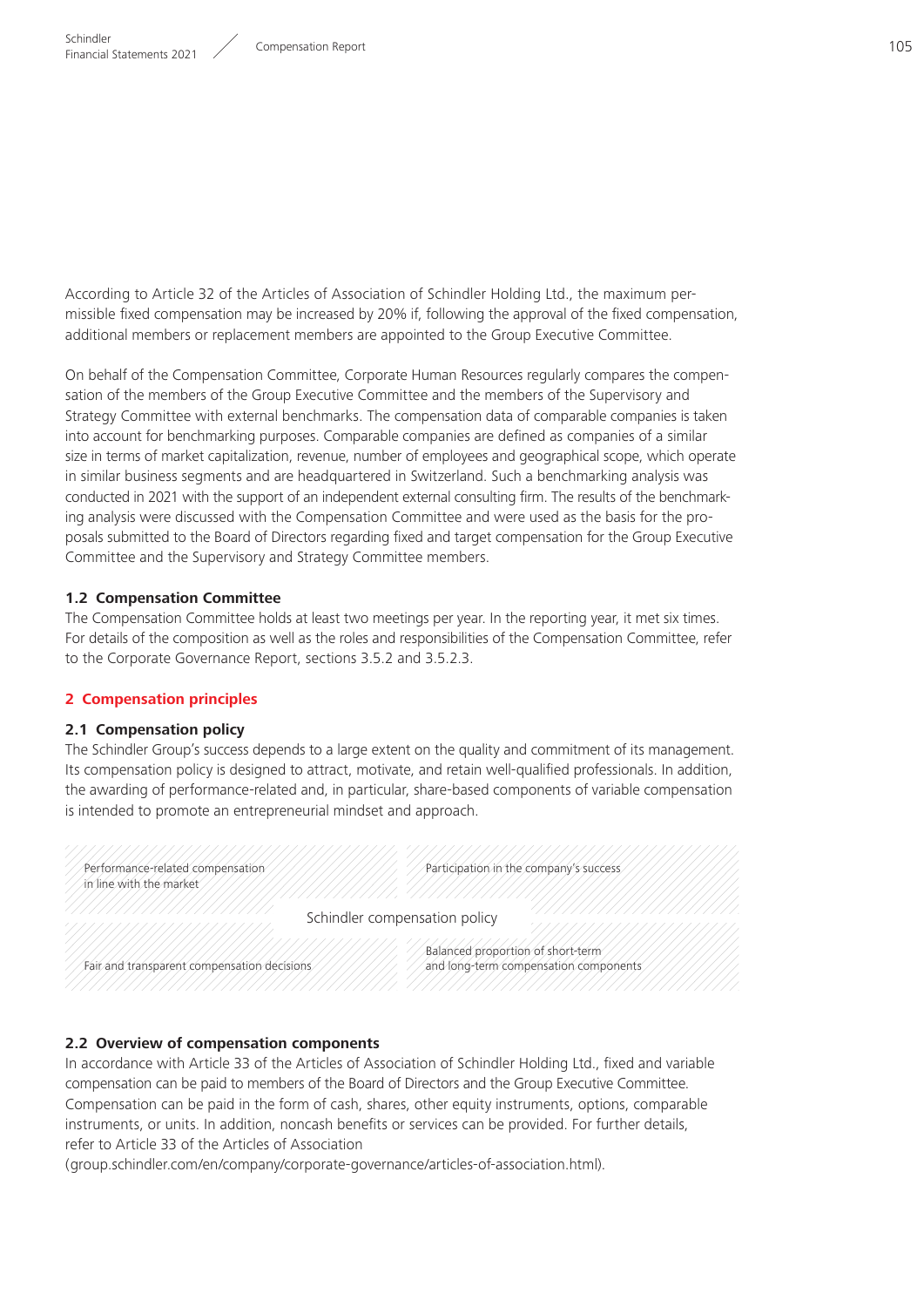An overview of the compensation components of the Board of Directors and the Group Executive Committee is provided below. The compensation components are described in detail in sections 3 and 4 of this report.

|                                                |                      | Board of Directors           |                                 |
|------------------------------------------------|----------------------|------------------------------|---------------------------------|
|                                                | Executive<br>members | Non-<br>executive<br>members | Group<br>Executive<br>Committee |
| Fixed compensation - prospective approval      |                      |                              |                                 |
| Cash (gross)                                   |                      |                              |                                 |
| Annual salary                                  | $\circ$              |                              | $\circ$                         |
| Fixed Board of Directors' fee                  | $\bigcirc$           | $\bigcirc$                   |                                 |
| Flat-rate expense allowances                   |                      |                              |                                 |
| Flat-rate allowance                            | $\circ$              | $\circ$                      |                                 |
| Representation allowance                       | $\circ$              |                              | $\circ$                         |
| Car allowance                                  | $\circ$              |                              | $\circ$                         |
| Pension, social, and other benefits            |                      |                              |                                 |
| Pension benefits                               |                      |                              |                                 |
| Pension fund                                   | $\circ$              |                              | $\circ$                         |
| Schindler Foundation                           | $\circ$              |                              | $\circ$                         |
| Social contributions                           | ∩                    | $\circ$                      | $\bigcirc$                      |
| Other benefits                                 | $\circ$              |                              | $\circ$                         |
| Variable compensation - retrospective approval |                      |                              |                                 |
| Short-term - cash bonus                        | $\circ$              |                              | $\circ$                         |
| Long-term - equity instruments                 |                      |                              |                                 |
| Performance Share Plan (PSP)                   | $\circ$              |                              |                                 |
| Deferred Share Plan (DSP)                      |                      |                              | $\circ$                         |
| Social and other benefits                      |                      |                              |                                 |
| Social contributions                           | $\circ$              |                              | $\circ$                         |
| Other benefits                                 |                      |                              | $\circ$                         |

#### **2.3 Employment terms**

The employment contracts of the executive members of the Board of Directors and the members of the Group Executive Committee are aligned with the provisions of the Ordinance Against Excessive Compensation in Stock Exchange Listed Companies (VegüV). In particular, none of these employment contracts has a term or notice period exceeding 12 months or contains any entitlements to severance payments.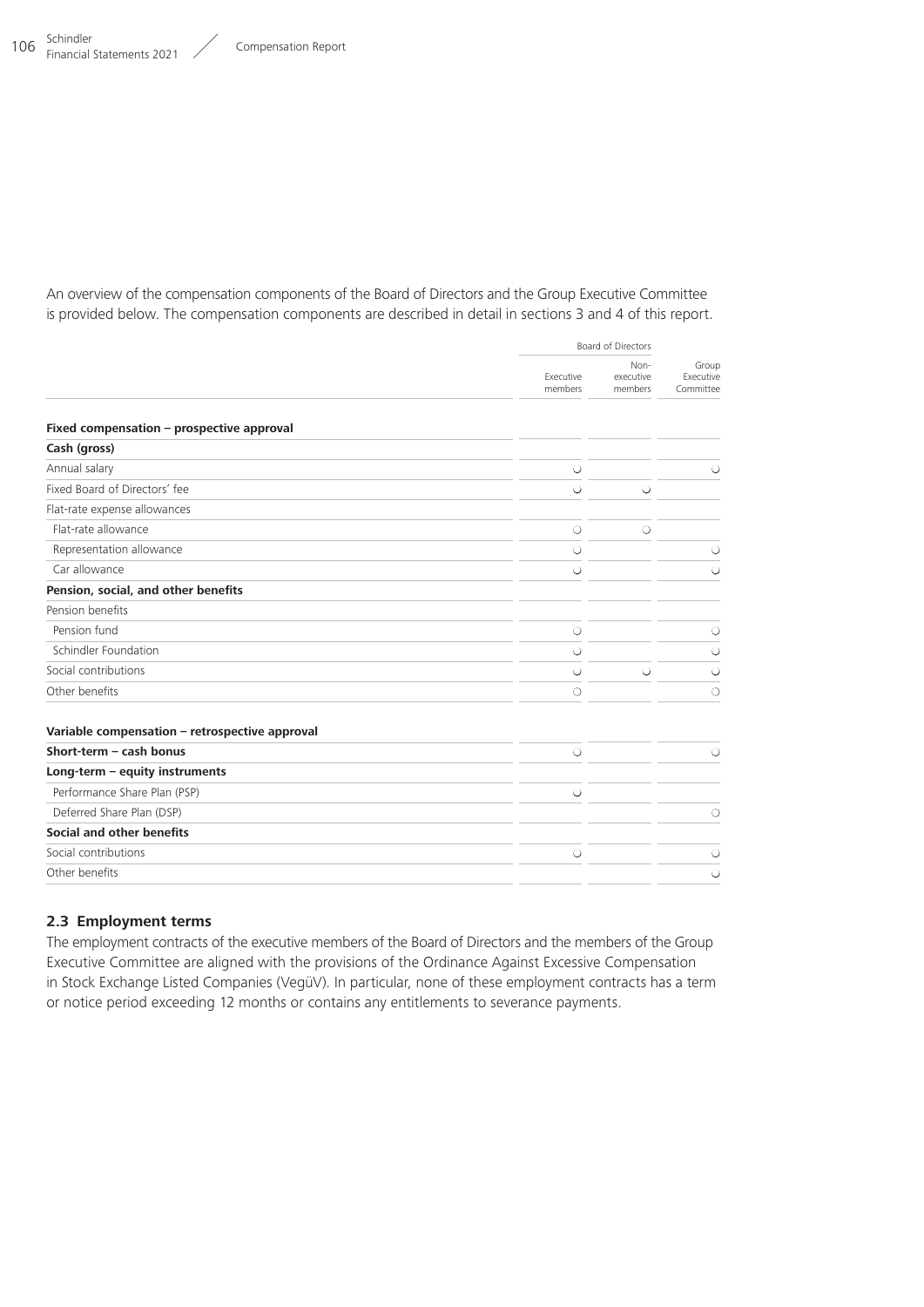#### <span id="page-5-0"></span>**2.4 Disclosure principles**

The disclosed compensation of the Board of Directors and the Group Executive Committee comprises the compensation for the full reporting year, irrespective of which Schindler company paid it, subject to the following additions and limitations:

- The compensation paid to new members of the Board of Directors or the Group Executive Committee is included from the date on which the member takes over the relevant function
- If a member transfers from the Group Executive Committee to the Board of Directors, or vice versa, the full compensation is taken into account and reported under the new function
- If a member resigns from office and/or steps down from the Board of Directors or the Group Executive Committee, the compensation paid up to the date on which the member stepped down, plus any compensation paid in the reporting year in connection with his/her former activities, is included. Statutory compensation paid in the following year is reported separately under benefits for former members of governing bodies.

Compensation is reported according to the accrual principle, based on estimates. The actual amounts paid may differ from these estimates, especially in the case of social and other benefits.

#### **3 Compensation system for the Board of Directors**

#### **3.1 General remarks**

The Board of Directors consists of executive and nonexecutive members. As of December 31, 2021, five members of the Board of Directors were executive members:

- Silvio Napoli, Erich Ammann, and Orit Gadiesh form the Supervisory and Strategy Committee and receive fixed and variable compensation, as described in sections 3.2 and 3.3
- Tobias B. Staehelin is, in addition to his role in the Board of Directors, a member of the Group Executive Committee, responsible for Corporate Human Resources since April 1, 2021. As a member of the Board of Directors he receives fixed compensation as a nonexecutive member, as described in section 3.2. As a member of the Group Executive Committee he receives fixed and variable compensation as described in sections 4.1 and 4.2. The compensation is disclosed separately under the compensation for the Board of Directors (section 5.1) and under the compensation for the Group Executive Committee (section 5.2), respectively. Prior to his election to the Group Executive Committee, Tobias B. Staehelin held the position of Managing Director of the C. Haushahn Group, Germany. The compensation disclosed in section 5.2 includes the compensation paid for this position from January 1, 2021, to March 31, 2021.
- Günter Schäuble held an executive position at Schindler Holding Ltd. until December 31, 2021, and received fixed and variable compensation according to the local compensation system for senior managers. As member of the Board of Directors he receives fixed compensation as a nonexecutive member, as described in section 3.2.

#### **3.2 Fixed compensation**

All members of the Board of Directors receive a fixed Board of Directors' fee as well as a flat-rate allowance. The members of the Compensation Committee and the Audit Committee receive an additional fee for their work in these committees.

The fixed compensation of the members of the Supervisory and Strategy Committee also comprises an annual salary, a representation allowance and a car allowance, as well as pension (pension fund, Schindler Foundation), social, and other benefits. Other benefits mainly comprise health insurance contributions. Fringe benefits are included in fixed compensation and are reported as other benefits if any single benefit exceeds CHF 500 and if total fringe benefits exceed CHF 20 000 in the reporting year.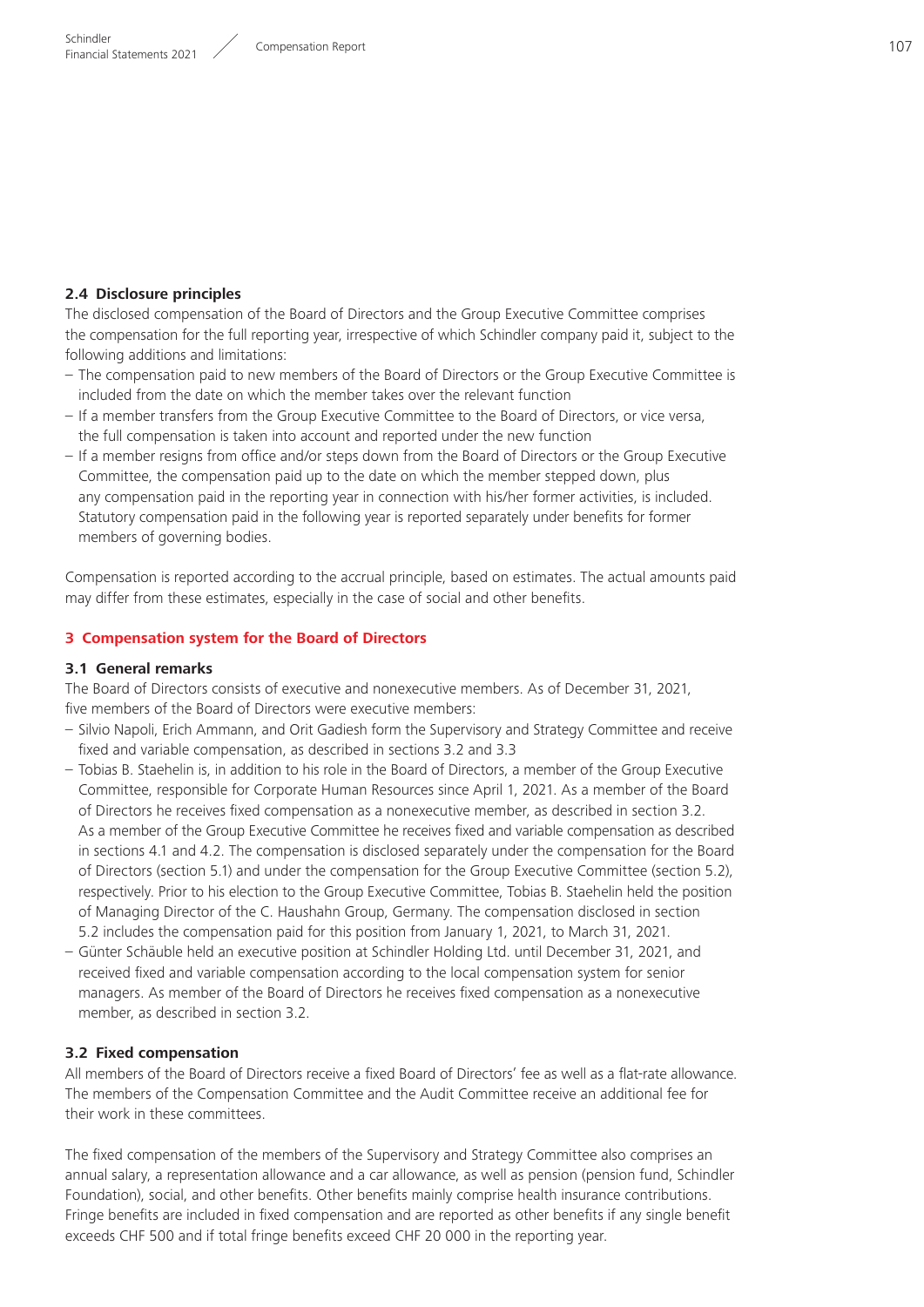## **3.3 Variable compensation (Supervisory and Strategy Committee)**

The members of the Supervisory and Strategy Committee receive performance-related variable compensation, which is paid partially in cash and partially in shares.

The amount of the variable compensation awarded is based on the Group's consolidated cash flow from operating activities before changes in net working capital, and is determined as a rate per thousand of cash flow. The rate per thousand is set by the Board of Directors for each individual member of the Supervisory and Strategy Committee and may amount to a maximum rate of three per thousand. When determining the rate per thousand, the achievement of strategic as well as individual targets is taken into account.

Cash flow from operating activities is used as a parameter to measure performance in order to promote a long-term increase in the value of the Group rather than short-term profit maximization. This compensation system ensures, among other things, that restructuring projects are initiated as early as possible and that the associated depreciation and amortization and the corresponding provisions are recognized.

In April of the following year (grant year), 50% of variable compensation is paid in cash and 50% is paid in shares according to the rules of the Performance Share Plan.

## **Performance Share Plan**

The Board of Directors decides each year whether registered shares or participation certificates will be granted under the Performance Share Plan. For the reporting year, it decided to grant registered shares.

The granted shares include all of the associated rights but may not be disposed of for a period of three years.

The number of shares granted is calculated on the basis of the volume-weighted average price in March of the following year, less a discount. The Board of Directors decides at its sole discretion on the discount.

The number of shares disclosed in the reporting year is a provisional figure based on the closing share price on the last trading day in December of the reporting year, with the discount determined by the Board of Directors. For the reporting year, it decided to apply a discount of 20%. The final number is disclosed in the following year's Compensation Report.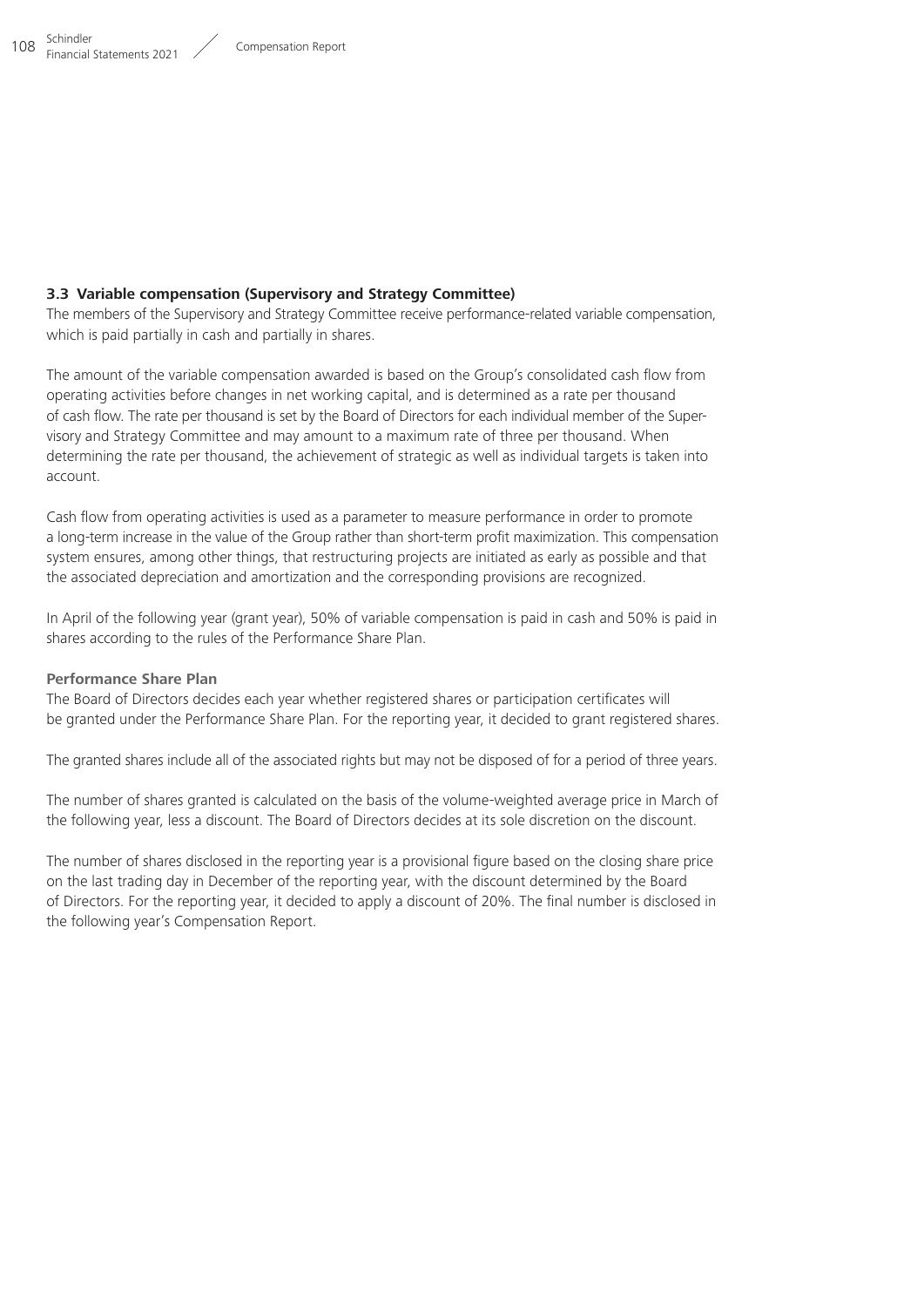In order to include them in the total compensation for the reporting year, the shares that are to be granted are valued at the closing share price on the last trading day in December.



Benefits related to variable compensation such as social contributions are reported as social and other benefits.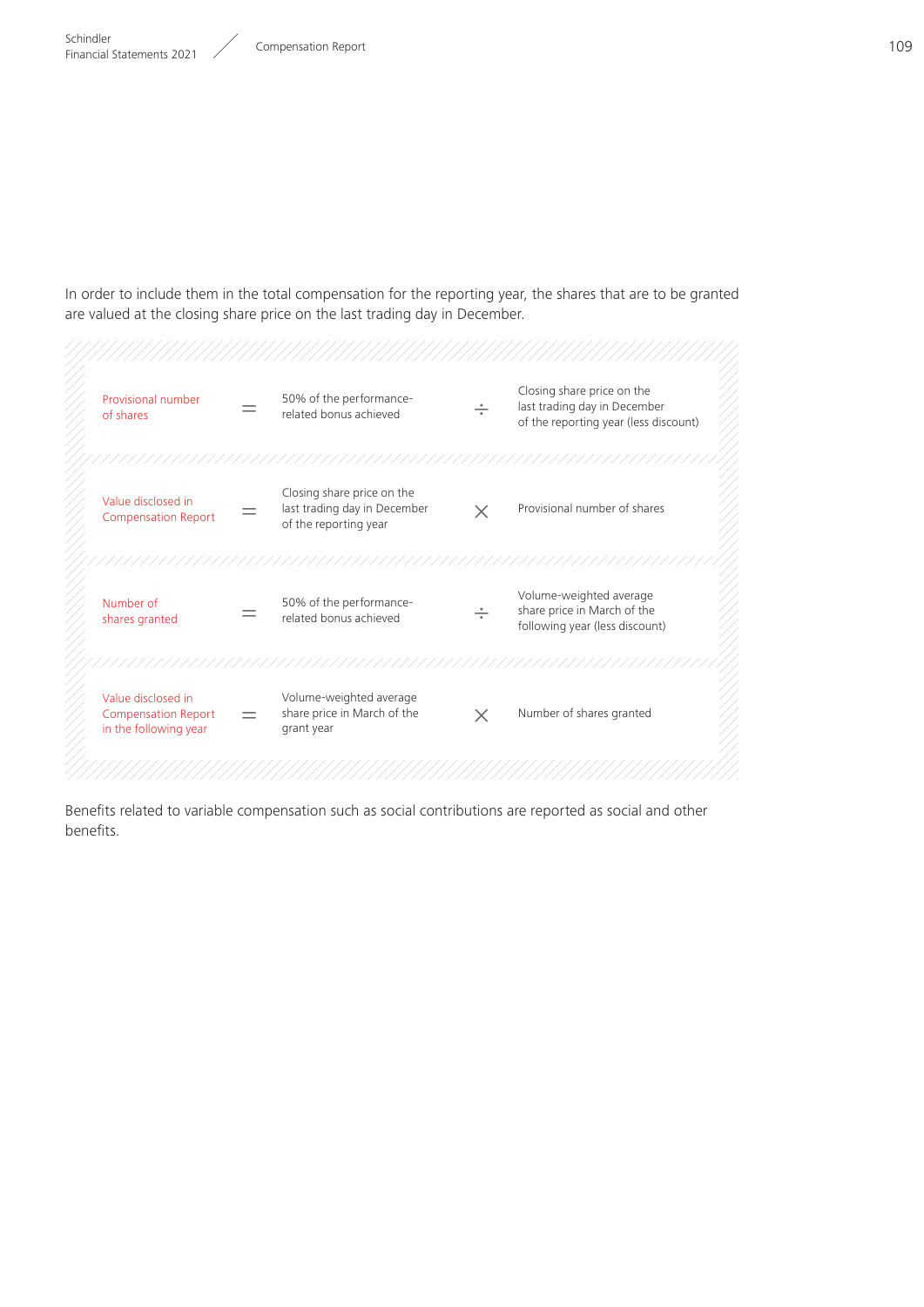#### <span id="page-8-0"></span>**4 Compensation system for the Group Executive Committee**

The compensation of the members of the Group Executive Committee consists of fixed, short-term variable, and long-term variable compensation. Assuming the 100% achievement of targets, the targeted split between these different compensation components is as follows for the CEO and other members of the Group Executive Committee, respectively:

#### **Targeted compensation split**



#### **4.1 Fixed compensation**

The fixed compensation of the members of the Group Executive Committee comprises an annual salary, a representation allowance and a car allowance, as well as pension (pension fund, Schindler Foundation), social, and other benefits. In individual cases – depending on the country in which a member of the Group Executive Committee is employed – a company car may be provided. Benefits may also be paid in the case of international assignments. Such benefits related to fixed compensation are reported under pension, social, and other benefits. Other benefits also comprise health insurance contributions. Fringe benefits are included in fixed compensation and are reported as other benefits if any single benefit exceeds CHF 500 and if total fringe benefits exceed CHF 20 000 in the reporting year.

#### **4.2 Variable compensation**

The members of the Group Executive Committee receive an annual performance-related cash bonus (short-term variable compensation component) and an annual grant of Performance Share Units (long-term variable compensation component) in accordance with the rules of the Deferred Share Plan 2015.

#### **Short-term variable compensation component**

The annual performance-related cash bonus is calculated on the basis of the achievement of financial, strategic, and operational targets. The targets that need to be achieved, as well as the target bonus, are set at the start of the calendar year.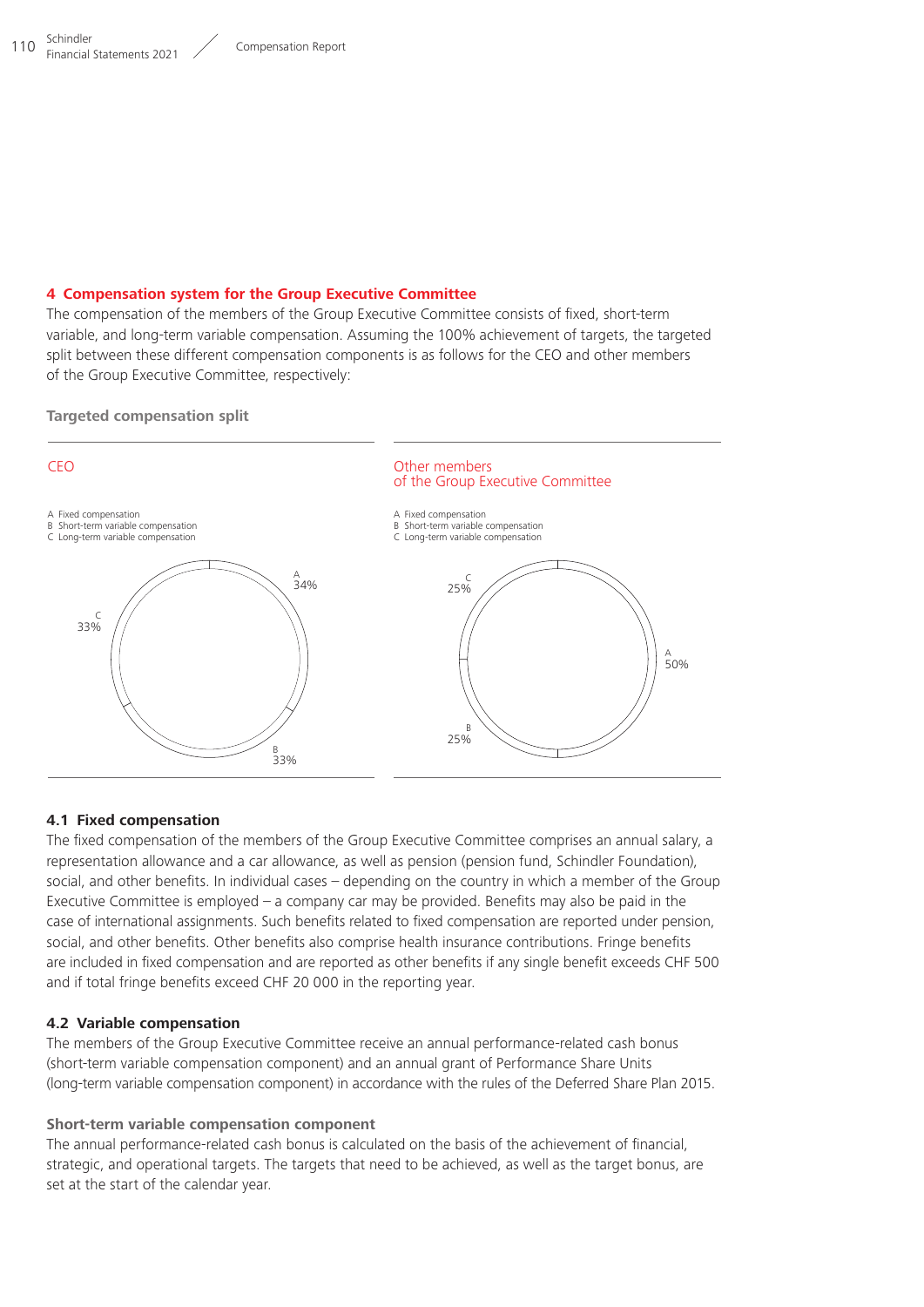For the reporting year, 50% of the cash bonus was based on financial targets (growth, profitability, and net working capital) and 50% on personal strategic and operational targets. Depending on the extent to which the targets are achieved, the cash bonus awarded may be between 0% and 150% of the target bonus and is paid in April of the following year.

#### **Long-term variable compensation component**

Under the Deferred Share Plan 2015, the members of the Group Executive Committee receive an annual grant of Performance Share Units as a long-term compensation component. The long-term incentive plan is designed to reward long-term value creation in line with the business strategy based on the following criteria:

|                     | General description                                                                                                                                                                                                                                            | <b>Grant 2021</b>                                                             |
|---------------------|----------------------------------------------------------------------------------------------------------------------------------------------------------------------------------------------------------------------------------------------------------------|-------------------------------------------------------------------------------|
| Plan                | Deferred Share Plan 2015                                                                                                                                                                                                                                       |                                                                               |
| Vehicle             | Performance Share Units (PSU) to be converted into registered shares or participation certificates                                                                                                                                                             | PSU to be converted<br>into registered shares                                 |
|                     | Number of PSU granted Contractual target amount divided by the volume-weighted average share price in March of the reporting<br>year, less a discount. The Board of Directors decides at its sole discretion on the discount to be applied.                    | Share price: CHF 266.43<br>Discount: 20%                                      |
| Performance targets | At the start of the reporting year, the performance targets that apply to all members of the<br>Group Executive Committee are set for the next three business years. The achievement of those<br>targets is determined after the end of the three-year period. | - Group revenue<br>- Group EBIT<br>- Strategic projects,<br>incl. ESG targets |
| Grant year          | Reporting year                                                                                                                                                                                                                                                 | 2021                                                                          |
| Performance period  | Reporting year plus two years                                                                                                                                                                                                                                  | 2021-2023                                                                     |
| Conversion date     | In the year following the three-year performance period                                                                                                                                                                                                        | 30.4.2024                                                                     |
| Conversion rate     | 0%-300%, depending on the extent to which the performance targets are achieved                                                                                                                                                                                 | To be determined in 2024                                                      |
| Cap                 | The maximum value of the converted shares that a participant may receive equals three times<br>the contractual target amount. The market value of the shares at the time of conversion is used<br>to calculate compliance with the cap.                        |                                                                               |
|                     | Forfeiture of conversion In the event of any qualified breaches of the Code of Conduct, participants forfeit the right to have<br>the PSU converted into shares.                                                                                               |                                                                               |

The number of PSU disclosed represents the number of registered shares that would be granted if the set targets are achieved (i.e., 100% achievement rate). In order to include them in total compensation, the PSU are valued at fair value. The fair value is calculated using the volume-weighted average price in March of the reporting year (grant), less the net present value of the expected dividends between the grant and the conversion of the PSU.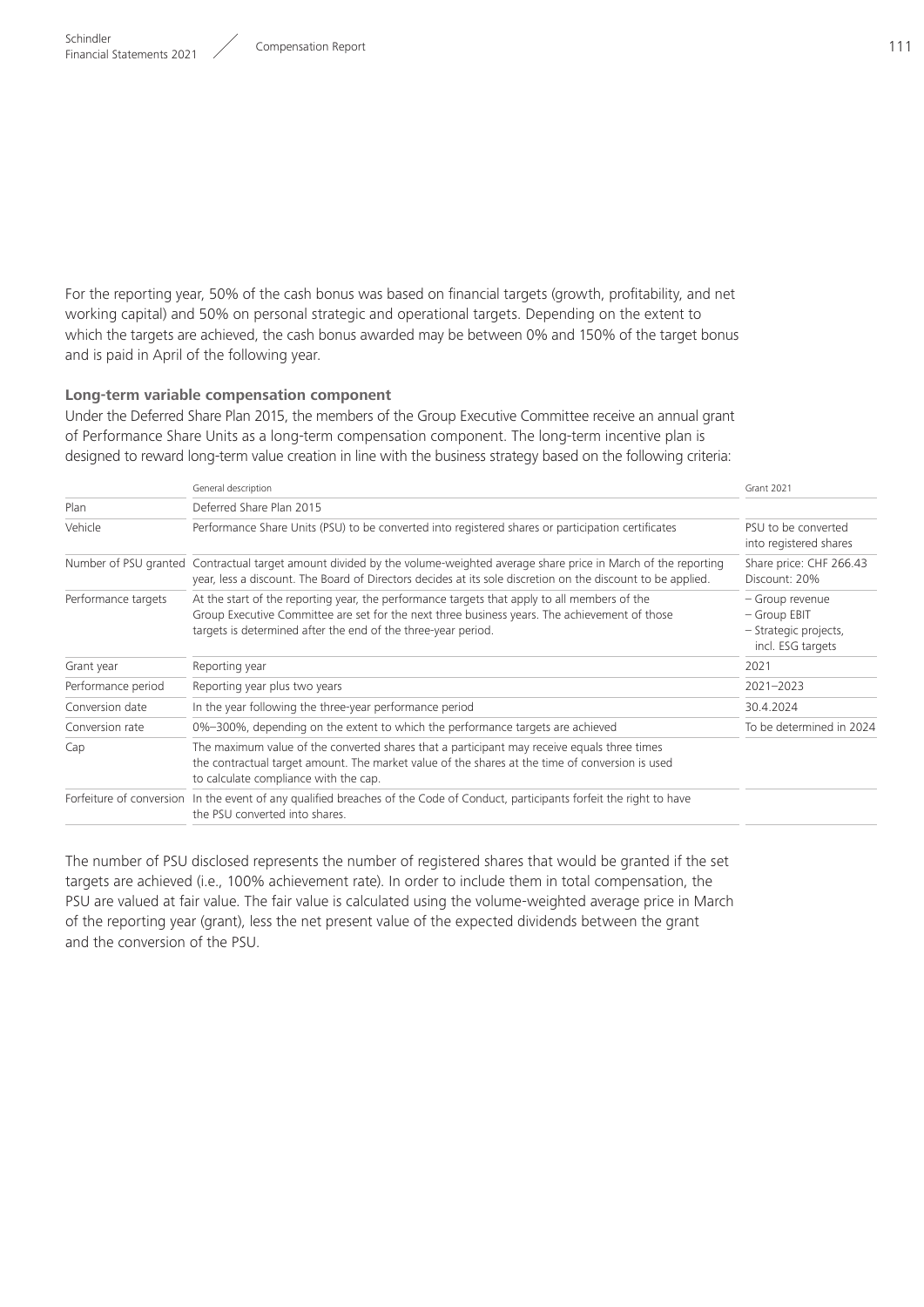

Benefits related to variable compensation such as social contributions and taxes for international assignments are reported as social and other benefits.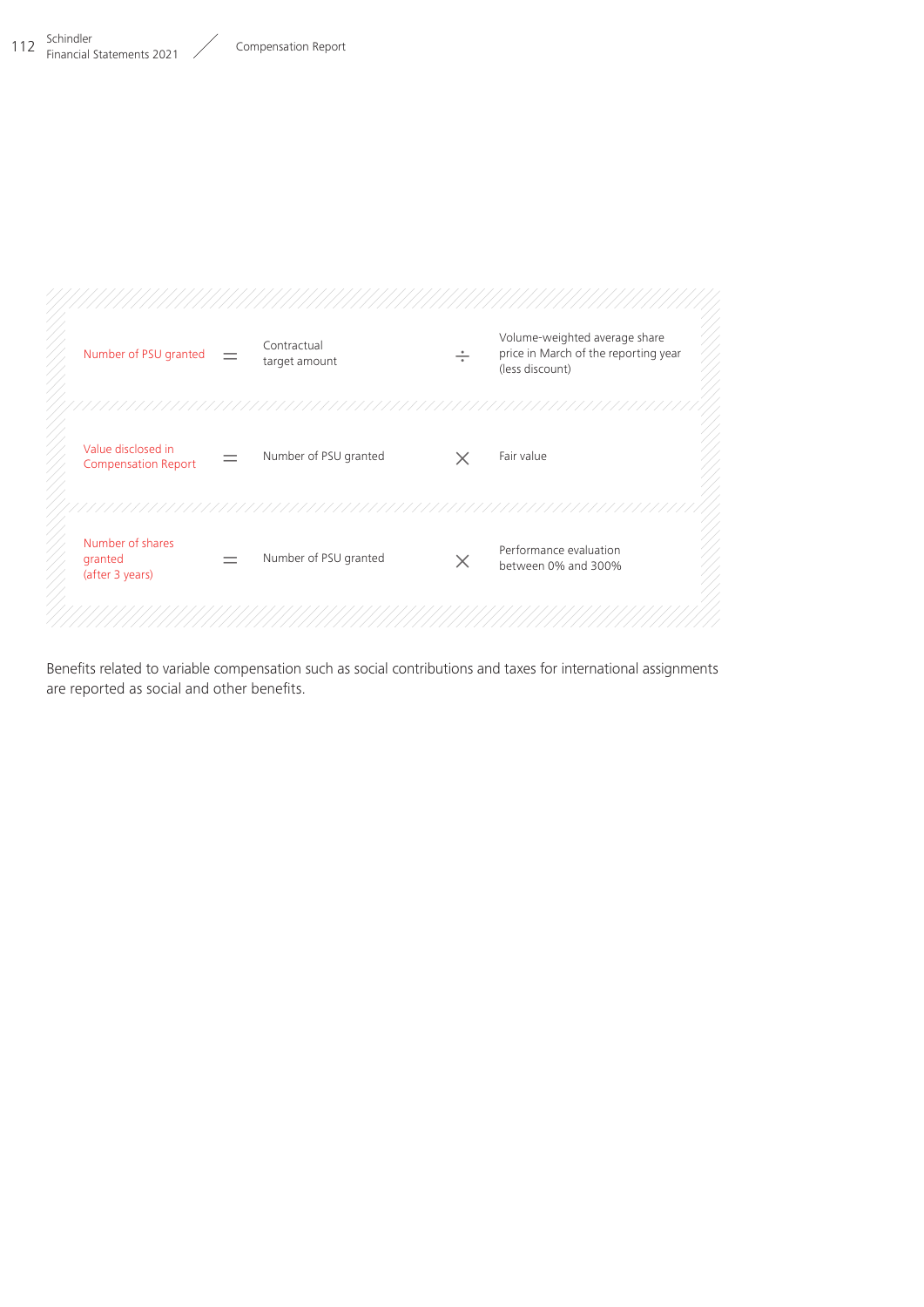## <span id="page-11-0"></span>**5 Compensation for the reporting year**

#### **5.1 Board of Directors**

|                                                     |                  | Fixed compensation                        |                          | Variable compensation |                              |                   |
|-----------------------------------------------------|------------------|-------------------------------------------|--------------------------|-----------------------|------------------------------|-------------------|
| In CHF 1 000                                        | Cash (gross)     | Pension.<br>social, and<br>other benefits | Cash bonus<br>(gross)    | Registered<br>shares  | Social and<br>other benefits | <b>Total 2021</b> |
| Silvio Napoli, Chairman <sup>1</sup>                | 1 4 0 9          | 331                                       | 975                      | 1 2 1 9               | 127                          | 4 0 6 1           |
| Alfred N. Schindler, Chairman emeritus <sup>2</sup> | 353 <sup>9</sup> | 18                                        |                          |                       |                              | 371               |
| Prof. Dr. Pius Baschera, Vice Chairman <sup>2</sup> | 35010            | 17                                        |                          |                       |                              | 367               |
| Erich Ammann <sup>3</sup>                           | 700              | 287                                       | 620                      | 775                   | 81                           | 2 4 6 3           |
| Luc Bonnard <sup>2</sup>                            | 35011            | 17                                        |                          |                       |                              | 367               |
| Patrice Bula <sup>2</sup>                           | 24010            | 12                                        |                          |                       |                              | 252               |
| Prof. Dr. Monika Bütler <sup>2</sup>                | 24012            | 14                                        |                          |                       |                              | 254               |
| Dr. Rudolf W. Fischer <sup>4</sup>                  | $54^{13}$        | 3                                         |                          |                       |                              | 57                |
| Orit Gadiesh <sup>5</sup>                           | 838              | 121                                       | 581                      | 727                   | 185                          | 2 4 5 2           |
| Adam Keswick <sup>6</sup>                           | 18614            | 11                                        |                          |                       |                              | 197               |
| Günter Schäuble <sup>7</sup>                        | 417              | 104                                       | 124                      | 104                   | 13                           | 76215             |
| Tobias B. Staehelin <sup>8</sup>                    | 214              | 13                                        |                          |                       |                              | $227^{16}$        |
| Carole Vischer <sup>2</sup>                         | 24012            | 14                                        | $\overline{\phantom{0}}$ |                       | $\overline{\phantom{0}}$     | 254               |
| <b>Total compensation reported</b>                  | 5 5 9 1          | 962                                       | 2 3 0 0                  | 2825                  | 406                          | 12 084            |
|                                                     |                  |                                           |                          |                       |                              |                   |

<sup>1</sup> Member of the Supervisory and Strategy Committee, employed on a full-time basis

<sup>2</sup> Nonexecutive member

3Member of the Supervisory and Strategy Committee, employed on a 70% basis 4Nonexecutive member until the General Meeting of Shareholders 2021

5Member of the Supervisory and Strategy Committee, employed on a 60% basis until March 31, 2021, and on a 80% basis as of April 1, 2021

<sup>6</sup> Nonexecutive member (since the General Meeting of Shareholders 2021) <sup>7</sup> Executive member (since the General Meeting of Shareholders 2021)

**BEXALLY MEMBER WITH CHARGE INTERNATIONAL STATE COMMITTEE** 2021, **BEXALLY COMMITTEE (SINCE April 1, 2021)** 

<sup>9</sup> Represents total compensation received from the Schindler Group, including fee for consulting services in the amount of CHF 153 000 (based on fixed daily fee and number of days actually worked)

<sup>10</sup> Including fee for work as a member of the Compensation Committee or its Chairman

<sup>11</sup> Represents total compensation received from the Schindler Group, including fee for consulting services in the amount of CHF 150 000<br>(based on fixed daily fee and number of days actually worked)

<sup>12</sup> Including fee for work as a member of the Audit Committee

<sup>13</sup> Including fee for work as a member of the Compensation Committee until the General Meeting of Shareholders 2021<br><sup>14</sup> Including fee for work as a member of the Compensation Committee (since the General Meeting of Share

<sup>16</sup> Including compensation as a member of the Board of Directors as well as a fee for the mandate as a member of the Board of Directors

of a Group company; compensation for executive position is disclosed in section 5.2

## **Fees for members of the Board of Directors and Committees of the Board**

The Board of Directors' fees (including the flat-rate allowance) remain unchanged:

| 400 |
|-----|
| 300 |
| 200 |
| 50  |
| 40  |
| 40  |
|     |

The Chairman of the Audit Committee does not receive an additional fee for his work in the Audit Committee in view of the compensation he receives as an executive member of the Board of Directors.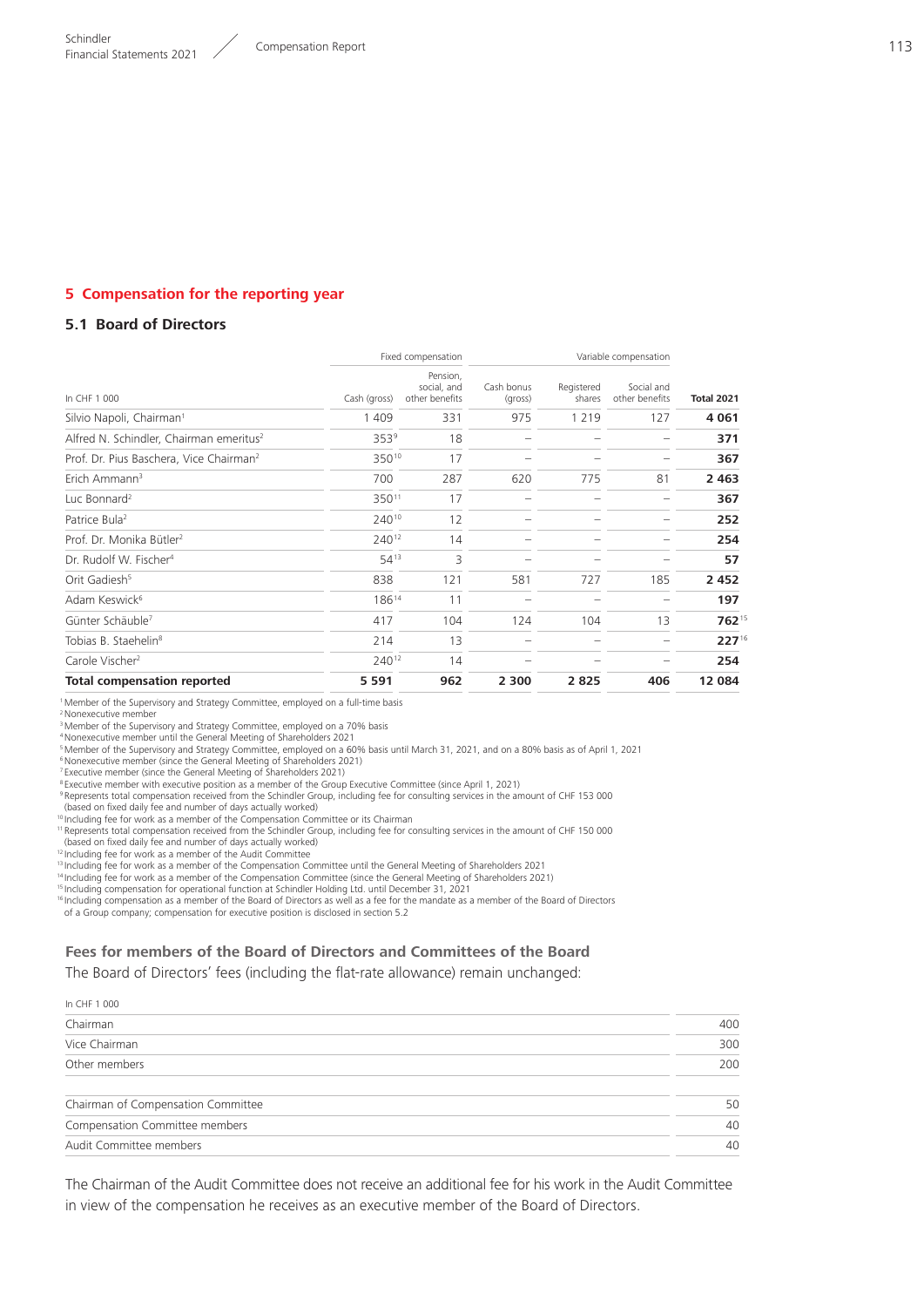

The variable compensation reported is subject to the approval of the General Meeting of Shareholders.

In the reporting year, no collateral or guarantees were granted to members of the Board of Directors. Neither Schindler Holding Ltd. nor any other Group company waived any claims against members of the Board of Directors.

#### **Registered shares**

|                         | Number  |
|-------------------------|---------|
| Silvio Napoli, Chairman | 4 9 8 7 |
| Erich Ammann            | 3 1 7 1 |
| Orit Gadiesh            | 2973    |
| Günter Schäuble         | 424     |

The number of registered shares disclosed is a provisional figure based on the closing share price on the last trading day in December 2021, with a discount of 20%, resulting in a provisional grant value of CHF 195.52. The final number is reported in the following year's Compensation Report.

#### **Approved fixed compensation**

| In CHF 1 000                                         |         |
|------------------------------------------------------|---------|
| Approved by the General Meeting of Shareholders 2021 | 7 000   |
| Actual fixed compensation 2021                       | 6 5 5 3 |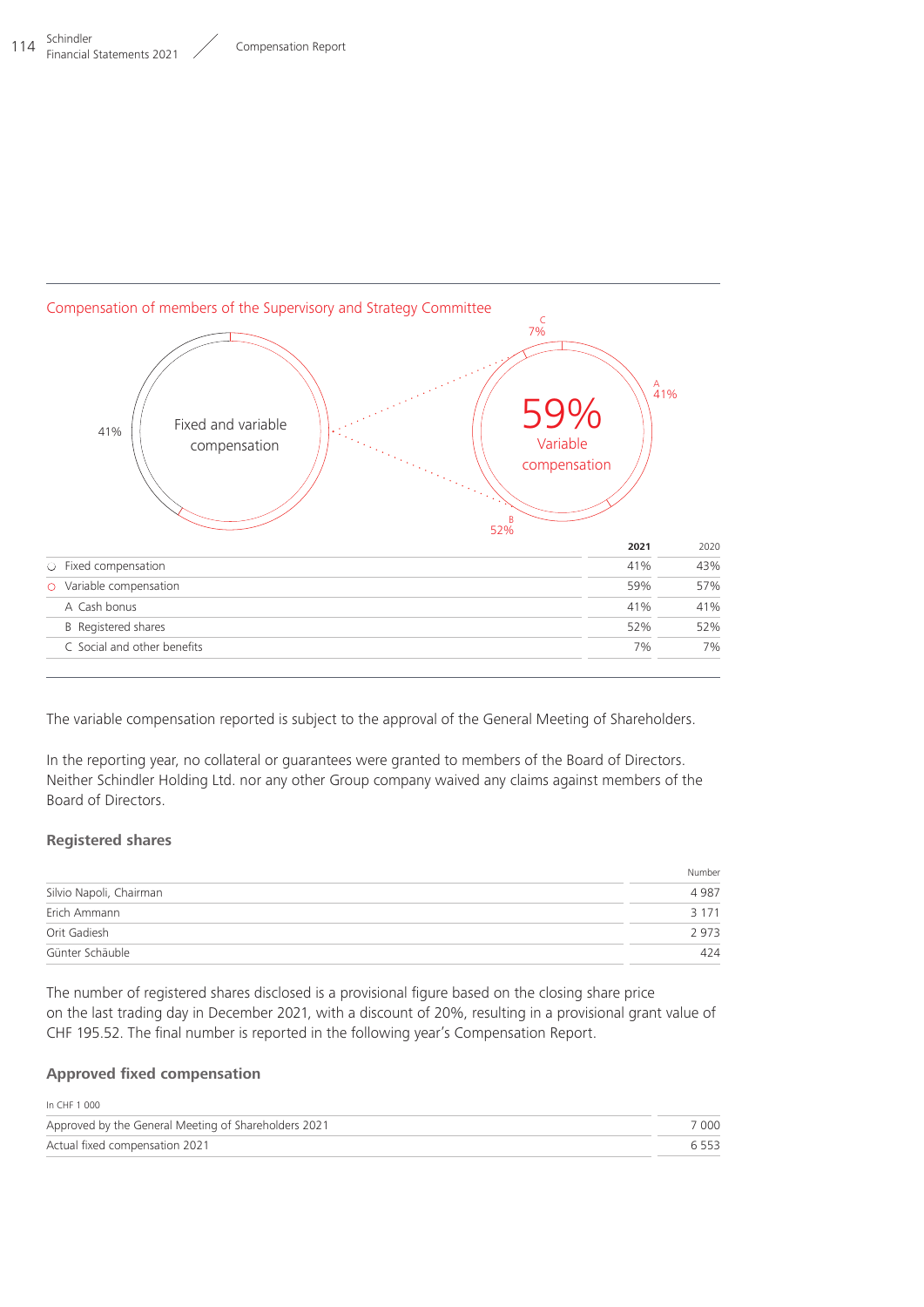#### **5.2 Group Executive Committee**

| Fixed compensation                                       |              |                                           | Variable compensation |                            |                              |                   |  |
|----------------------------------------------------------|--------------|-------------------------------------------|-----------------------|----------------------------|------------------------------|-------------------|--|
| In CHF 1 000                                             | Cash (gross) | Pension,<br>social, and<br>other benefits | Cash bonus<br>(gross) | Performance<br>Share Units | Social and<br>other benefits | <b>Total 2021</b> |  |
| Total compensation                                       | 7528         | 3 3 6 3                                   | 5 5 5 7               | 5 7 7 1                    | 744                          | 22 963            |  |
| Highest individual compensation:<br>Thomas Oetterli, CEO | 1100         | 222                                       | 1525                  | 1 372                      | 168                          | 4 3 8 7           |  |



The highest individual variable compensation amounted to 232% of the fixed compensation (previous year: 221%).

The cash bonus awarded for 2021 reflects an average achievement factor of 113% based on the targets set for the year (previous year: 107%).

The variable compensation of the Group Executive Committee reported is subject to the approval of the General Meeting of Shareholders.

In April 2021, the PSU granted under the Deferred Share Plan 2015 for the performance period 2018–2020 were converted into registered shares at a conversion rate of 100%.

In the reporting year, no collateral or guarantees were granted to members of the Group Executive Committee. Neither Schindler Holding Ltd. nor any other Group company waived any claims against the members of the Group Executive Committee.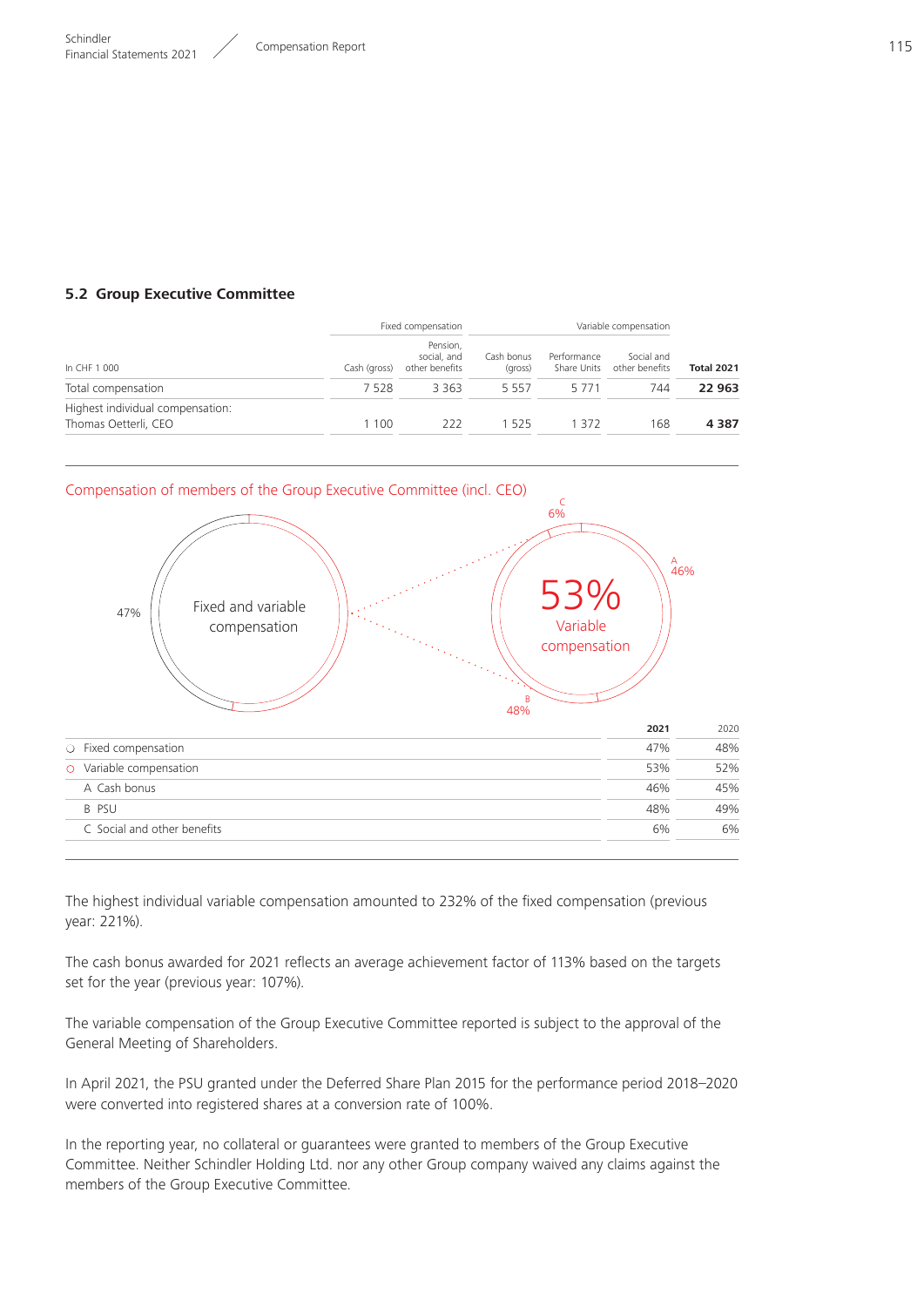#### <span id="page-14-0"></span>116 Schindler Schindler<br>Financial Statements 2021 Compensation Report

#### **Performance Share Units granted**

|                                     | Number  |
|-------------------------------------|---------|
| Total for Group Executive Committee | 22 697  |
| Thomas Oetterli, CEO                | 5 3 9 6 |

#### **Value per Performance Share Unit**

| In CHF                                            | Deferred Share Plan     |
|---------------------------------------------------|-------------------------|
| Participation right                               | PSU on registered share |
| Volume-weighted average price in March 2021       | 266.43                  |
| Fair value for inclusion in variable compensation | 254 26                  |

#### **Approved fixed compensation**

| In CHF 1 000                                         |        |
|------------------------------------------------------|--------|
| Approved by the General Meeting of Shareholders 2021 | 11 600 |
| Actual fixed compensation 2021                       | 10891  |

#### **6 Compensation for the previous year**

#### **6.1 Board of Directors**

|                                                     |                  | Fixed compensation<br>Variable compensation |                       |                      |                              |            |
|-----------------------------------------------------|------------------|---------------------------------------------|-----------------------|----------------------|------------------------------|------------|
| In CHF 1 000                                        | Cash (gross) $7$ | Pension,<br>social, and<br>other benefits   | Cash bonus<br>(gross) | Registered<br>shares | Social and<br>other benefits | Total 2020 |
| Silvio Napoli, Chairman <sup>1</sup>                | 1 3 5 0          | 343                                         | 925                   | 1 1 5 6              | 121                          | 3895       |
| Alfred N. Schindler, Chairman emeritus <sup>2</sup> | 358 <sup>8</sup> | 18                                          |                       |                      |                              | 376        |
| Prof. Dr. Pius Baschera, Vice Chairman <sup>2</sup> | 350 <sup>9</sup> | 17                                          |                       |                      |                              | 367        |
| Erich Ammann <sup>3</sup>                           | 736              | 229                                         | 575                   | 719                  | 75                           | 2 3 3 4    |
| Luc Bonnard <sup>2</sup>                            | 35010            | 17                                          |                       |                      |                              | 367        |
| Patrice Bula <sup>2</sup>                           | 240 <sup>9</sup> | 14                                          |                       |                      |                              | 254        |
| Prof. Dr. Monika Bütler <sup>2</sup>                | 24011            | 14                                          |                       |                      |                              | 254        |
| Dr. Rudolf W. Fischer <sup>2</sup>                  | $240^9$          | 11                                          |                       |                      |                              | 251        |
| Orit Gadiesh <sup>4</sup>                           | 518              | 148                                         | 325                   | 406                  | 104                          | 1 501      |
| Anthony Nightingale <sup>5</sup>                    | 43               | 3                                           |                       |                      |                              | 46         |
| Tobias B. Staehelin <sup>6</sup>                    | 452              | 236                                         | 108                   | 30                   | 88                           | $914^{12}$ |
| Carole Vischer <sup>2</sup>                         | 24011            | 14                                          |                       |                      | -                            | 254        |
| Total compensation reported                         | 5 1 1 7          | 064                                         | 1933                  | 2 3 1 1              | 388                          | 10813      |
|                                                     |                  |                                             |                       |                      |                              |            |

<sup>1</sup> Member of the Supervisory and Strategy Committee, employed on a full-time basis

<sup>2</sup> Nonexecutive member

<sup>3</sup> Member of the Supervisory and Strategy Committee, employed on a 75% basis<br><sup>4</sup> Member of the Supervisory and Strategy Committee (since the General Meeting of Shareholders 2020), employed on a 60% basis<br><sup>5</sup> Nonexecutive

<sup>6</sup> Executive member with executive position at Group company level<br><sup>7</sup> Including voluntary salary reduction of 10% for six months for executive members as a contribution to the Schindler

COVID-19 Employee Relief Fund. The Fund provides financial support to employees and their families who are suffering from financial difficulties due to the COVID-19 pandemic.

<sup>8</sup> Represents total compensation received from the Schindler Group, including fee for consulting services in the amount of CHF 153 000

(based on fixed daily fee and number of days actually worked)<br><sup>9</sup> Including fee for work as a member of the Compensation Committee or its Chairman<br><sup>10</sup> Represents total compensation received from the Schindler Group, inclu (based on fixed daily fee and number of days actually worked)

<sup>11</sup> Including fee for work as a member of the Audit Committee

<sup>12</sup> Includes compensation for operational function as Managing Director of the C. Haushahn Group, Germany,

and fee for the mandate as a member of the Board of Directors of a Group company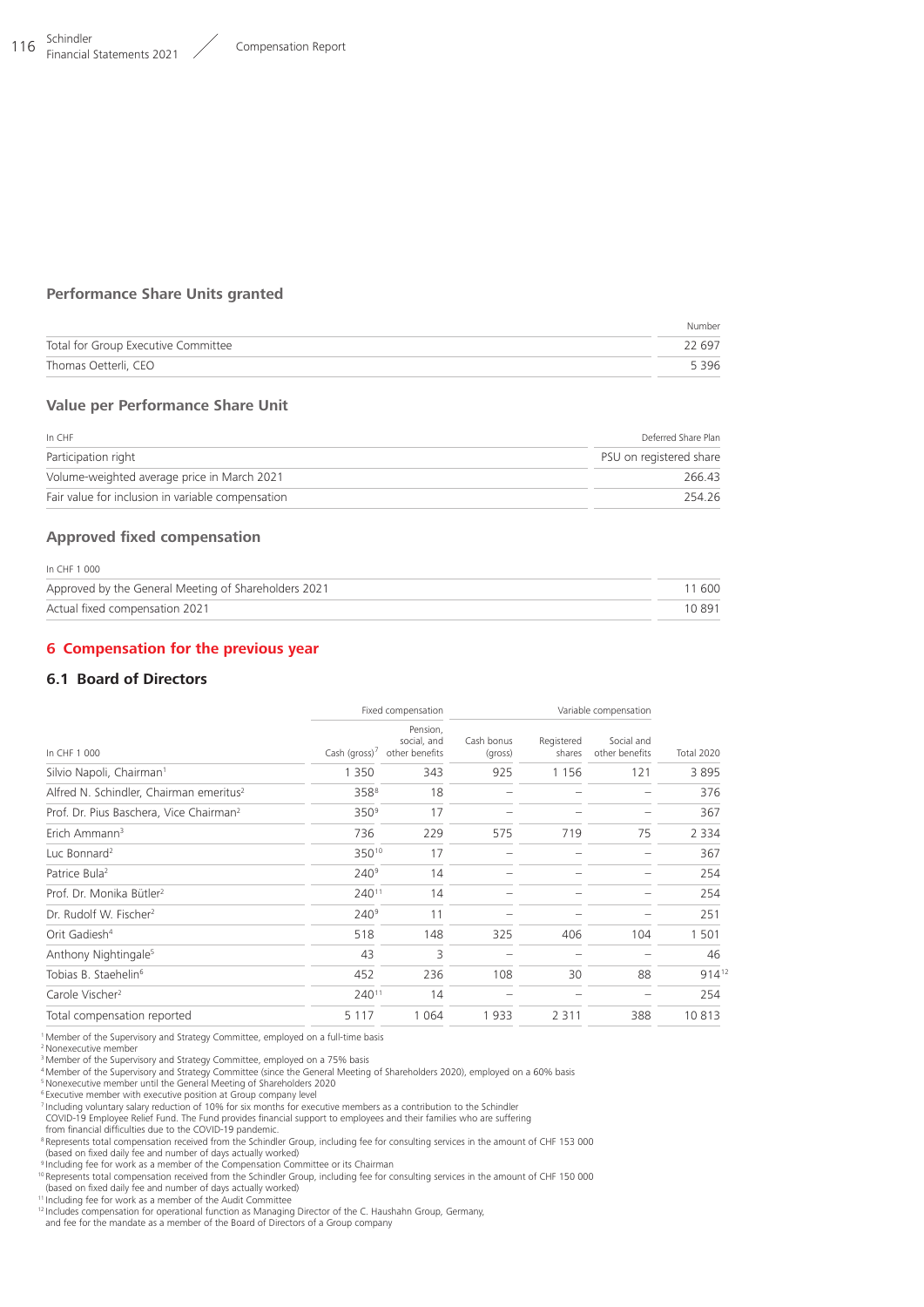#### <span id="page-15-0"></span>**Registered shares granted**

|                         | Registered shares |
|-------------------------|-------------------|
| Silvio Napoli, Chairman | 4 3 4 0           |
| Erich Ammann            | 2698              |
| Orit Gadiesh            | 1 5 2 5           |
| Tobias B. Staehelin     | 118               |

The final number of registered shares was calculated using a grant value of CHF 213.14, which corresponds to the volume-weighted average share price in March 2021, less 20%. The number disclosed in the previous year was based on a provisional grant value of CHF 190.72, calculated as the closing share price on the last trading day in December 2020, less 20%.

#### **6.2 Group Executive Committee**

|                                                          |         | Fixed compensation                                                  | Variable compensation |             |                                          |            |  |
|----------------------------------------------------------|---------|---------------------------------------------------------------------|-----------------------|-------------|------------------------------------------|------------|--|
| In CHF 1 000                                             |         | Pension.<br>social, and<br>Cash (gross) <sup>1</sup> other benefits | Cash bonus<br>(gross) | Performance | Social and<br>Share Units other benefits | Total 2020 |  |
| Total compensation                                       | 6998    | 3 2 8 0                                                             | 5 0 6 8               | 5483        | 704                                      | 21 533     |  |
| Highest individual compensation:<br>Thomas Oetterli, CEO | 1 0 5 1 | 219                                                                 | 1 323                 | 1333        | 154                                      | 4 080      |  |

<sup>1</sup> Including voluntary salary reduction of 10% for six months as a contribution to the Schindler COVID-19 Employee Relief Fund. The Fund provides financial support to employees and their families who are suffering from financial difficulties due to the COVID-19 pandemic.

#### **Performance Share Units granted**

|                                     | Number  |
|-------------------------------------|---------|
| Total for Group Executive Committee | 30 105  |
| Thomas Oetterli, CEO                | 7 3 2 0 |

#### **7 Benefits for former members of governing bodies**

Egbert Weisshaar stepped down from the Group Executive Committee on December 31, 2020. In the reporting year he received contractual payments in the amount of CHF 111 300.

No other compensation as defined in Article 14, para. 1, section 4 of the Ordinance Against Excessive Compensation in Stock Exchange Listed Companies (VegüV) was paid to former members of a governing body.

#### **8 Loans and credits**

Article 34 of the Articles of Association of Schindler Holding Ltd. states that the Board of Directors may grant loans or credits to members of the Board of Directors or the Group Executive Committee. The total amount of these loans and credits must not exceed CHF 10 million and they may only be granted at market rates and subject to the applicable abstention rules.

#### **8.1 Present and former members of governing bodies**

No loans or credits were granted by Schindler Holding Ltd. or any other Group company to present or former members of governing bodies, and no such loans were outstanding as of December 31, 2021.

#### **8.2 Related parties**

No loans or credits were granted by Schindler Holding Ltd. or any other Group company to related parties of present or former members of governing bodies, and no such loans were outstanding as of December 31, 2021.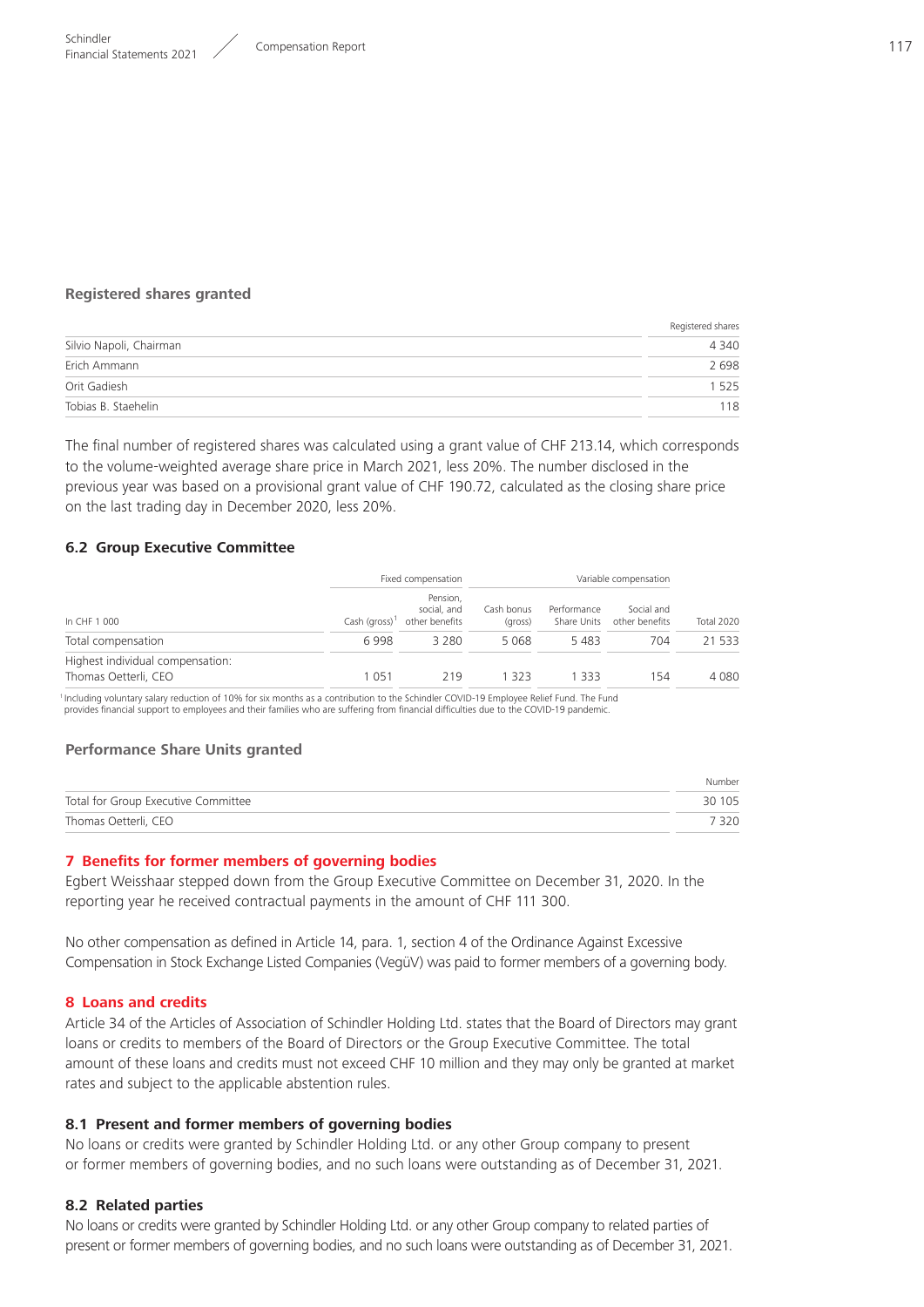## <span id="page-16-0"></span>**9 Proposals to the General Meeting of Shareholders 2022**

The aggregate amounts of variable compensation for the reporting year 2021 and the aggregate amounts of fixed compensation for the financial year 2022 for the Board of Directors and for the Group Executive Committee will be proposed separately to the General Meeting of Shareholders in March 2022 for approval.

## **9.1 Variable compensation for 2021**

The aggregate amount of variable compensation for the Board of Directors to be approved is CHF 5531000 (amount approved in 2021 for 2020: CHF 4632000).

The increase compared to the previous year is based on the following changes:

- Increase of the variable compensation to the members of the Supervisory and Strategy Committee on the basis of the higher financial results of Schindler in 2021
- Full-year bonus paid to a member of the Supervisory and Strategy Committee who has been in office since April 2020 and who increased the activity rate in 2021
- Inclusion of the variable compensation to a member of the Board of Directors who has been in office since April 2021 and who held an executive position within the Group in 2021 for which he received a variable compensation according to the local compensation system

The aggregate amount of variable compensation for the Group Executive Committee to be approved is CHF 12072 000 (amount approved in 2021 for 2020: CHF 11255000).

On the basis of the higher financial results of Schindler in 2021, the individual variable cash bonus amounts for the members of the Group Executive Committee increased on average by 6% in 2021 in comparison to 2020.

The aggregate amount of variable compensation to be approved for the Group Executive Committee includes an amount of CHF 5 770 100, representing the value of the PSU granted in 2021, assuming that the Group's targets set for 2023 are achieved (i.e., assuming a 100% conversion rate). In 2024, when the PSU will be converted into shares, the final conversion rate will vary between 0% and 300%, depending on (i) the company's performance in relation to the defined targets as well as (ii) the share price development over the three-year period. The maximum payout in shares is capped at CHF 14512 500.

## **9.2 Fixed compensation for 2022**

The aggregate amount of fixed compensation for the Board of Directors to be approved is CHF 8000000 (amount approved in 2021: CHF 7000000).

The increase compared to the previous year reflects primarily the planned advisory activity of a member of the Board of Directors in 2022 as well as the appointment of a new member to the Board of Directors with effect from the Annual Meeting of Shareholders in 2022 who holds an executive position within the Group.

The aggregate amount of fixed compensation for the Group Executive Committee to be approved is CHF 12000000 (amount approved in 2021: CHF 11600 000).

The increase compared to the previous year reflects the new composition of the Group Executive Committee in 2022.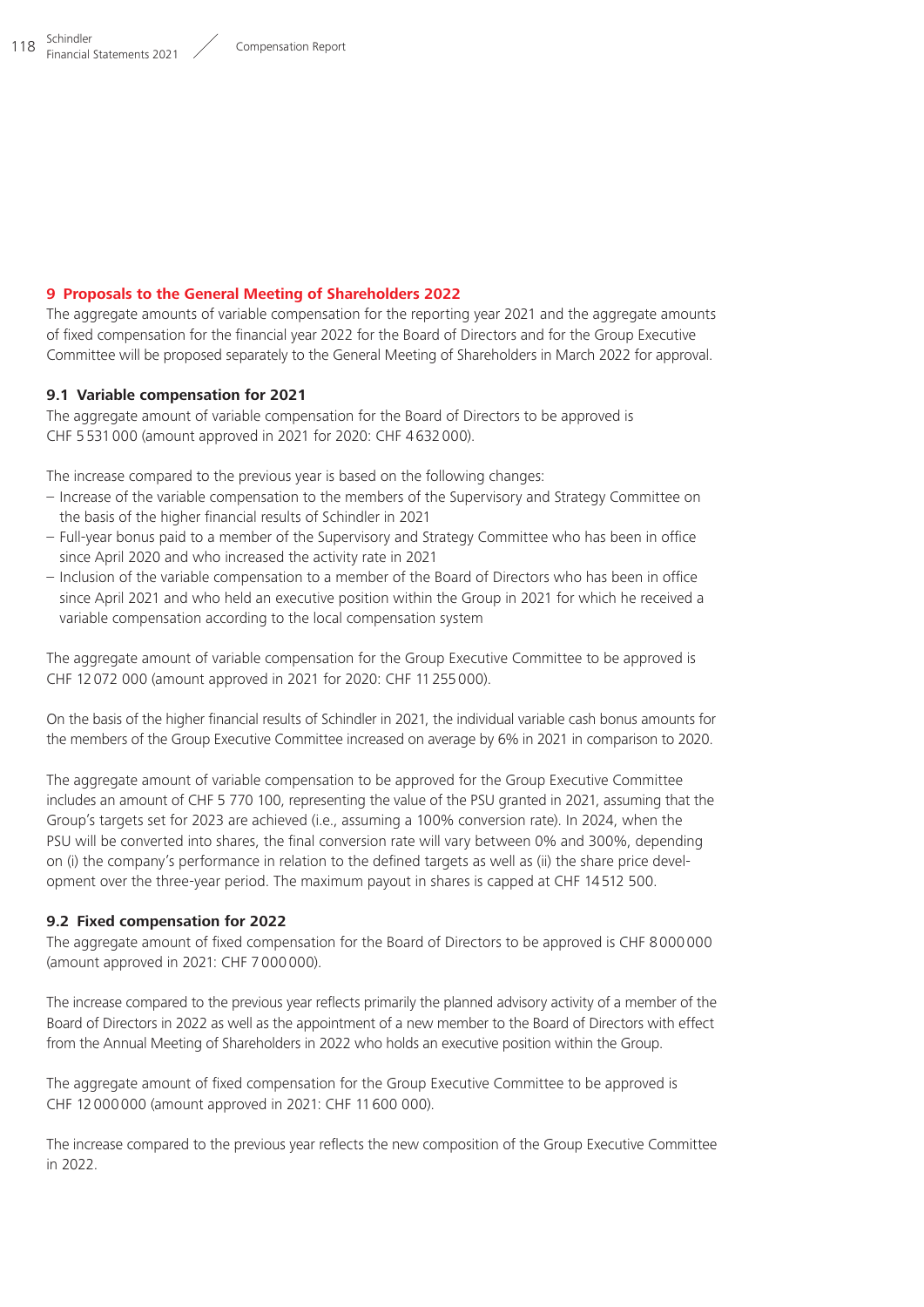#### <span id="page-17-0"></span>**10 Levels of participation**

The participations and option rights of members of the Board of Directors of Schindler Holding Ltd. and the Group Executive Committee, as well as related parties, are as follows (there are no conversion rights outstanding):

#### **10.1 Board of Directors**

#### **2021**

| As of 31.12.2021                                    | Number<br>registered shares |
|-----------------------------------------------------|-----------------------------|
| Silvio Napoli, Chairman <sup>1</sup>                | 65 166                      |
| Alfred N. Schindler, Chairman emeritus <sup>2</sup> | 6                           |
| Prof. Dr. Pius Baschera, Vice Chairman <sup>2</sup> | 3 0 0 0                     |
| Erich Ammann <sup>1</sup>                           | 26 415                      |
| Luc Bonnard <sup>2</sup>                            | -6                          |
| Patrice Bula <sup>2</sup>                           | 1 500                       |
| Prof. Dr. Monika Bütler <sup>2</sup>                | 1 500                       |
| Orit Gadiesh <sup>1</sup>                           | 3 0 2 5                     |
| Adam Keswick <sup>3</sup>                           | 1 500                       |
| Günter Schäuble <sup>4</sup>                        | 6                           |
| Tobias B. Staehelin <sup>5</sup>                    | 6,7                         |
| Carole Vischer <sup>2</sup>                         | 6, 8                        |
|                                                     |                             |

<sup>1</sup> Member of the Supervisory and Strategy Committee

<sup>2</sup> Nonexecutive member

3Nonexecutive member (since the General Meeting of Shareholders 2021) <sup>4</sup> Executive member (since the General Meeting of Shareholders 2021)

<sup>5</sup> Executive member with executive position as a member of the Group Executive Committee (since April 1, 2021)

<sup>6</sup>Alfred N. Schindler, Luc Bonnard, Günter Schäuble, Tobias B. Staehelin, and Carole Vischer hold their registered shares of Schindler Holding Ltd.<br>19 under a shareholder agreement. Together with related parties, they hel

<sup>7</sup> In addition, a related party (not a member of the shareholder agreement) holds 10 registered shares

<sup>8</sup> In addition, a related party (not a member of the shareholder agreement) holds 110 registered shares

#### **2020**

| As of 31.12.2020                                    | Number<br>registered shares |
|-----------------------------------------------------|-----------------------------|
| Silvio Napoli, Chairman <sup>1</sup>                | 65 226                      |
| Alfred N. Schindler, Chairman emeritus <sup>2</sup> | 5                           |
| Prof. Dr. Pius Baschera, Vice Chairman <sup>2</sup> | 3 0 0 0                     |
| Erich Ammann <sup>1</sup>                           | 22 944                      |
| Luc Bonnard <sup>2</sup>                            | 5                           |
| Patrice Bula <sup>2</sup>                           | 1 500                       |
| Prof. Dr. Monika Bütler <sup>2</sup>                | 1 500                       |
| Dr. Rudolf W. Fischer <sup>2</sup>                  | 13 400                      |
| Orit Gadiesh <sup>3</sup>                           | 1 500                       |
| Tobias B. Staehelin <sup>4</sup>                    | 5,6                         |
| Carole Vischer <sup>2</sup>                         | 5,7                         |

<sup>1</sup> Member of the Supervisory and Strategy Committee

<sup>2</sup> Nonexecutive member

<sup>3</sup> Member of the Supervisory and Strategy Committee (since the General Meeting of Shareholders 2020)<br><sup>4</sup> Executive member at Group company level<br><sup>5</sup> Alfred N. Schindler, Luc Bonnard, Tobias B. Staehelin, and Carole Vische under a shareholder agreement. Together with related parties, they held a total of 47 208 588 shares as of December 31, 2020,<br>corresponding to 70.4% of the voting rights of the share capital entered in the Commercial Regis

<sup>6</sup> In addition, a related party (not a member of the shareholder agreement) holds 10 registered shares <sup>7</sup> In addition, a related party (not a member of the shareholder agreement) holds 110 registered shares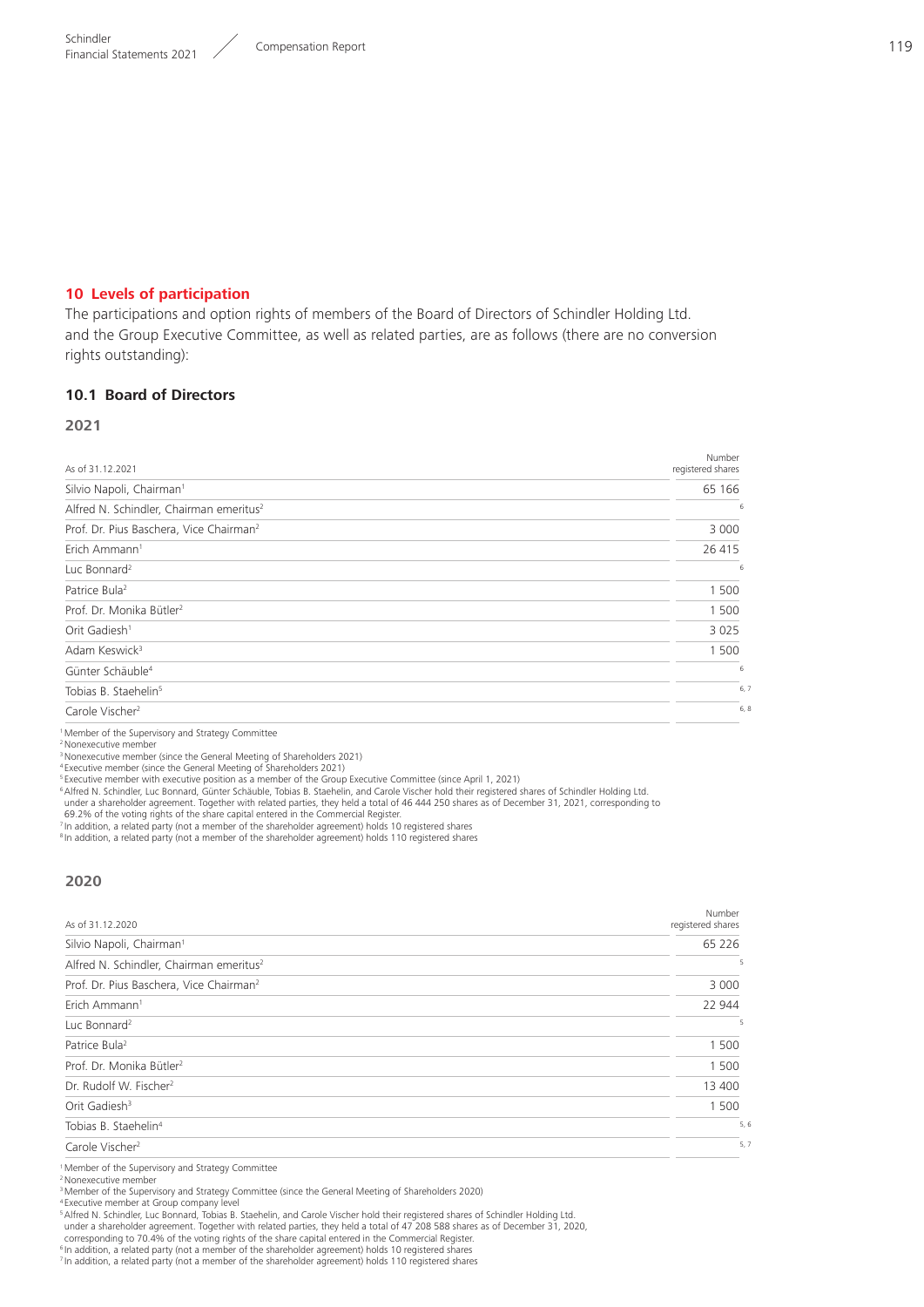#### **10.2 Group Executive Committee**

**2021**

|                                             |                      | Number                        |
|---------------------------------------------|----------------------|-------------------------------|
| As of 31.12.2021                            | Registered<br>shares | Participation<br>certificates |
| Thomas Oetterli, CEO                        | 52 588               | 1 307                         |
| Urs Scheidegger                             | 4 2 3 9              | 8 0 0 0                       |
| Julio Arce                                  | 4680                 |                               |
| Matteo Attrovio                             | 1857                 | -                             |
| Karl-Heinz Bauer                            | 7089                 |                               |
| Paolo Compagna                              | 13 162               | 284                           |
| Andre Inserra                               | 2888                 | -                             |
| Jujudhan Jena                               | 5872                 | 1761                          |
| Christian Schulz                            | 12735                |                               |
| Robert Seakins                              | 36                   | -                             |
| Sabine Siméon-Aissaoui                      | 661                  |                               |
| Tobias B. Staehelin <sup>1</sup>            |                      |                               |
| Daryoush Ziai                               | 1876                 |                               |
| <sup>1</sup> See disclosure in section 12.1 |                      |                               |

#### **2020**

|                      |                      |                               | Number               |  |
|----------------------|----------------------|-------------------------------|----------------------|--|
| As of 31.12.2020     | Registered<br>shares | Participation<br>certificates | Options <sup>1</sup> |  |
| Thomas Oetterli, CEO | 46 407               | 1 3 0 7                       |                      |  |
| David Clymo          | 7 0 1 1              |                               |                      |  |
| Urs Scheidegger      | 3 0 8 0              | 8 0 0 0                       |                      |  |
| Julio Arce           | 2 9 8 0              |                               |                      |  |
| Matteo Attrovio      | 1 4 2 0              |                               |                      |  |
| Karl-Heinz Bauer     | 9 2 3 5              |                               |                      |  |
| Paolo Compagna       | 11 153               | 284                           |                      |  |
| Andre Inserra        | 6 2 7 9              |                               |                      |  |
| Jujudhan Jena        | 5872                 | 1761                          | 770                  |  |
| Christian Schulz     | 9881                 | 1 959 <sup>2</sup>            | 252                  |  |
| Robert Seakins       | 36                   |                               |                      |  |
| Egbert Weisshaar     | 7586                 |                               |                      |  |
| Daryoush Ziai        | 3 2 1 9              |                               |                      |  |
|                      |                      |                               |                      |  |

<sup>1</sup> Fully vested options on registered shares granted under the Capital Participation Plans 2000/2003 (option plan grant 2013)<br><sup>2</sup> Sale of 2 000 call options on participation certificates, exercise price CHF 275.00, expiry

Information on the conditions that apply to options of the Capital Participation Plans is provided in note 6.3 to the consolidated financial statements.